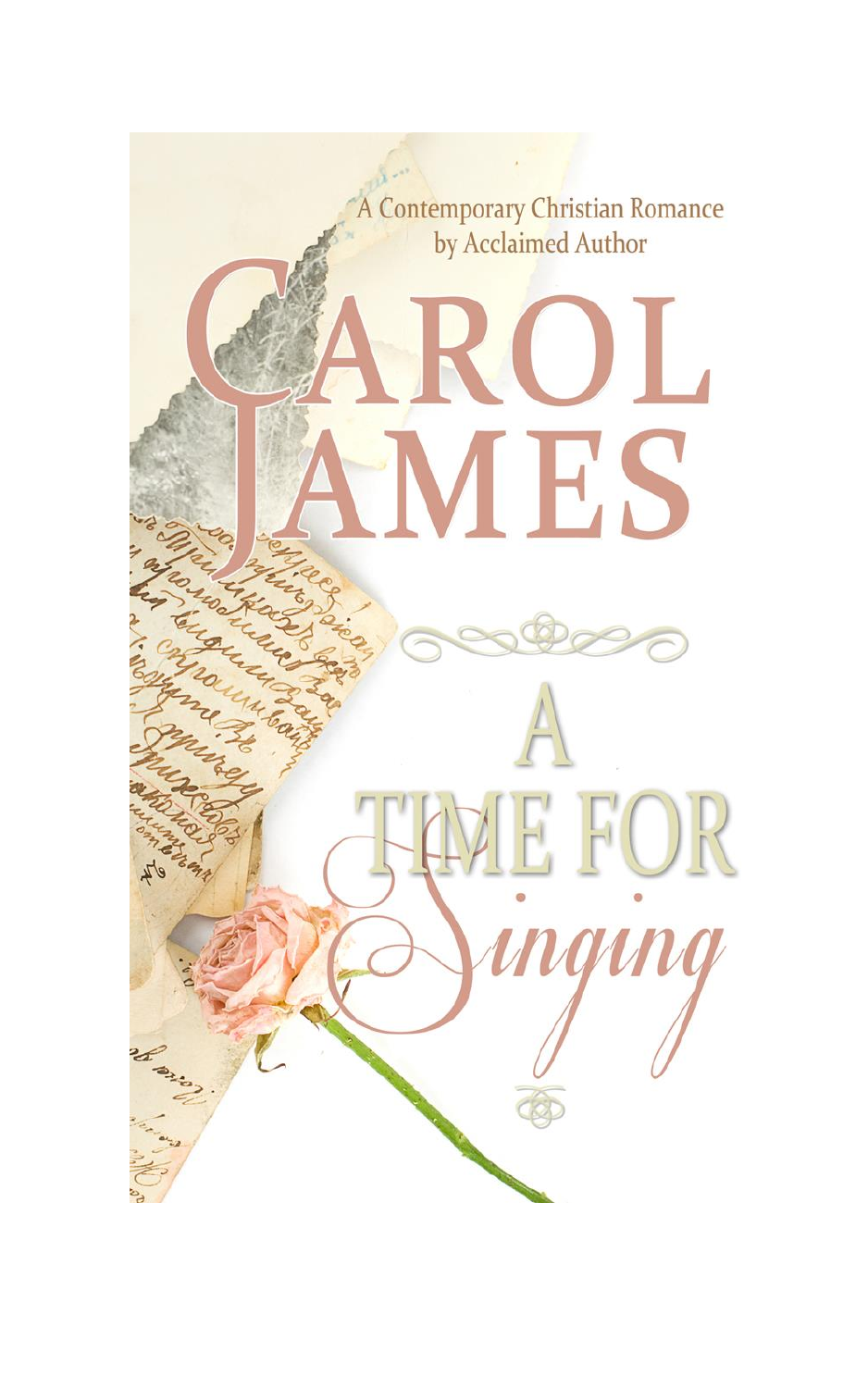# A Time for Singing

Carol James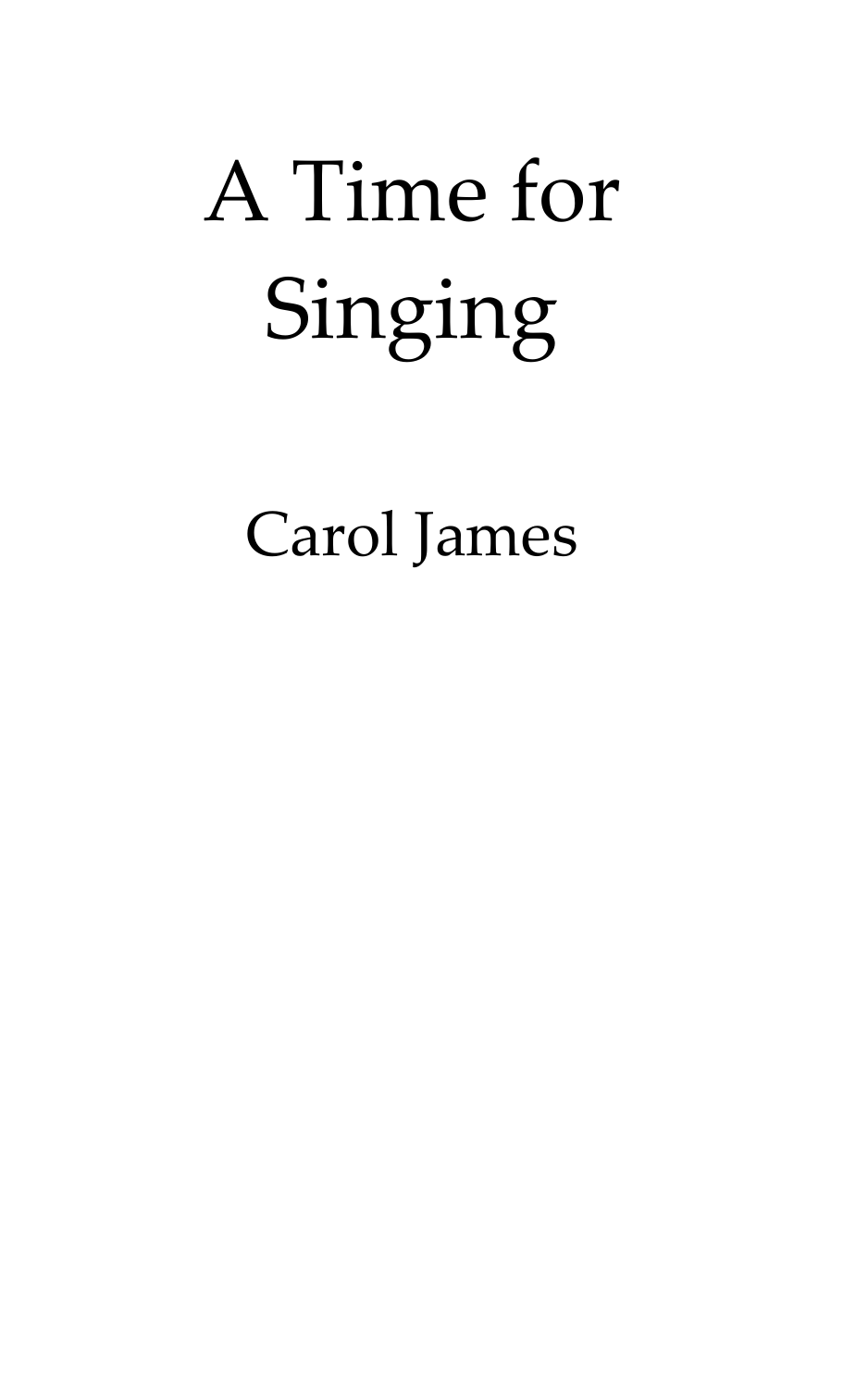This is a work of fiction. Names, characters, places, and incidents either are the product of the author's imagination or are used fictitiously, and any resemblance to actual persons living or dead, business establishments, events, or locales, is entirely coincidental.

#### **A Time for Singing COPYRIGHT 2022 by Carol James**

All rights reserved. No part of this book may be used or reproduced in any manner whatsoever without written permission of the author or Pelican Ventures, LLC except in the case of brief quotations embodied in critical articles or reviews. eBook editions are licensed for your personal enjoyment only. eBooks may not be re-sold, copied or given to other people. If you would like to share an eBook edition, please purchase an additional copy for each person you share it with. Contact Information: titleadmin@pelicanbookgroup.com

All scripture quotations, unless otherwise indicated, are taken from the Holy Bible, New International Version<sup>(R),</sup> NIV<sup>(R)</sup>, Copyright 1973, 1978, 1984, 2011 by Biblica, Inc.<sup>™</sup> Used by permission of Zondervan. All rights reserved worldwide. www.zondervan.com Scripture quotations, marked KJV are taken from the King James translation, public domain. Scripture quotations marked DR, are taken from the Douay Rheims translation, public domain.

Scripture texts marked NAB are taken from the *New American Bible, revised edition* Copyright 2010, 1991, 1986, 1970 Confraternity of Christian Doctrine, Washington, D.C. and are used by permission of the copyright owner. All Rights Reserved. No part of the New American Bible may be reproduced in any form without permission in writing from the copyright owner.

Cover Art by *Nicola Martinez*

White Rose Publishing, a division of Pelican Ventures, LLC [www.pelicanbookgroup.com](http://www.pelicanbookgroup.com/) PO Box 1738 \*Aztec, NM \* 87410 White Rose Publishing Circle and Rosebud logo is a trademark of Pelican Ventures, LLC

> Publishing History First White Rose Edition, 2022 Electronic Edition ISBN 978-1-5223-0378-7 **Published in the United States of America**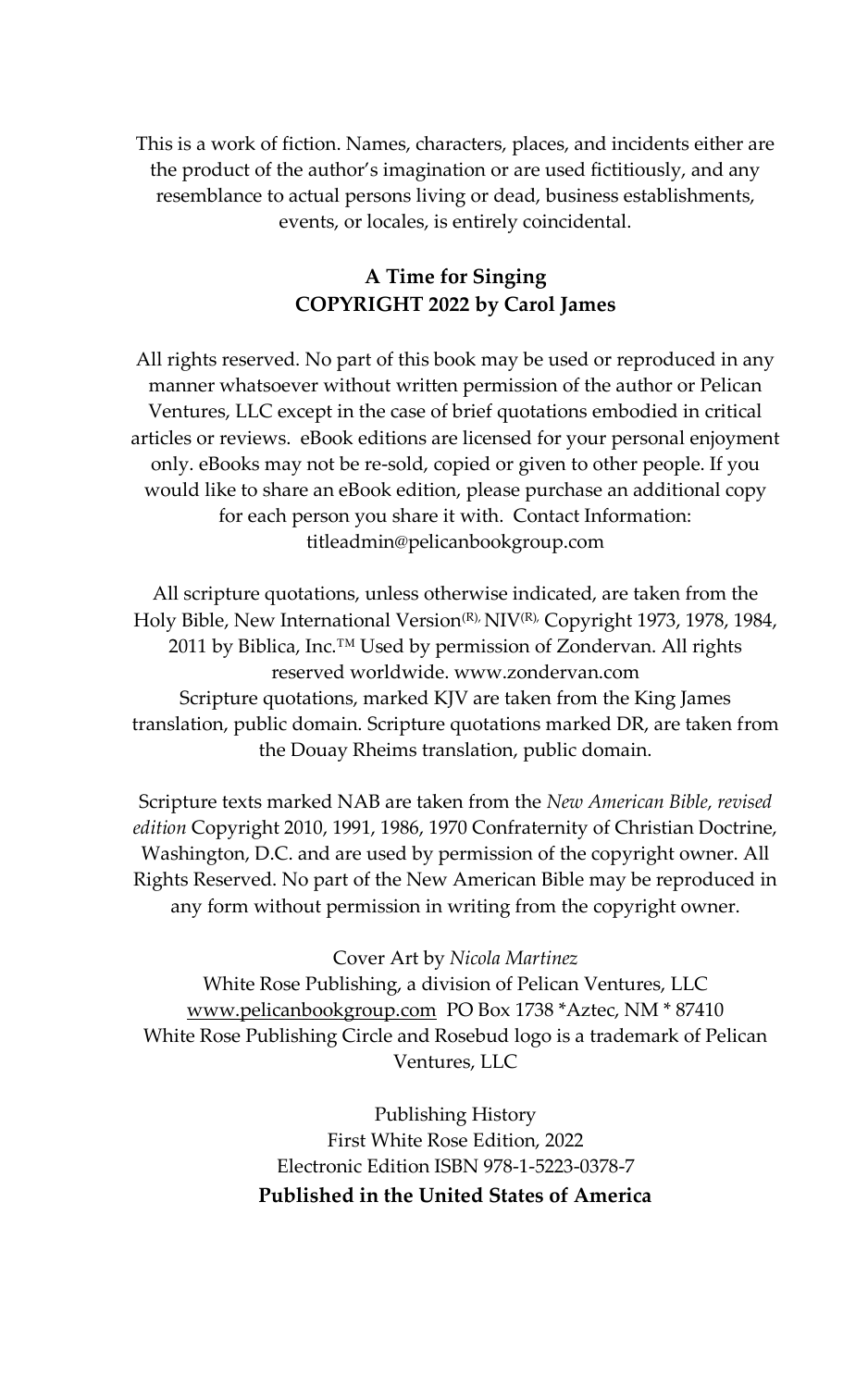# *What People are Saying*

'Carol James tells beautiful stores that will capture your heart. She has quickly become a go-to author for me, reliable and consistent with a clear message of hope.' *Stacey Weeks, award-winning author of In Too Deep.*

'One of the best romances I've read. The author's three-dimensional characters allow the reader to experience the joy, sorrow, pain, and love that Ethne and Daniel feel. I rode the roller coaster of emotions in every page of this book, through Ethne's troubled past and with each cautious step as she learned to trust. A five-star novel.' *Kathleen Neely, author of The Street Singer*

'I was captured from the beginning. I couldn't put it down... I love the characters, the mixture of serious and humorous moments. Carol James did a great job of showing that God loves us where we are. I would recommend this book to everyone.' *Cynthia M., Reader*

'The storyline is terrific, the characters are captivating, and the lessons learned are worth learning. Go ahead and break every chain and jump in feet first. Completely loved this story. Five Stars and highly recommend.' *Dawn, Reader*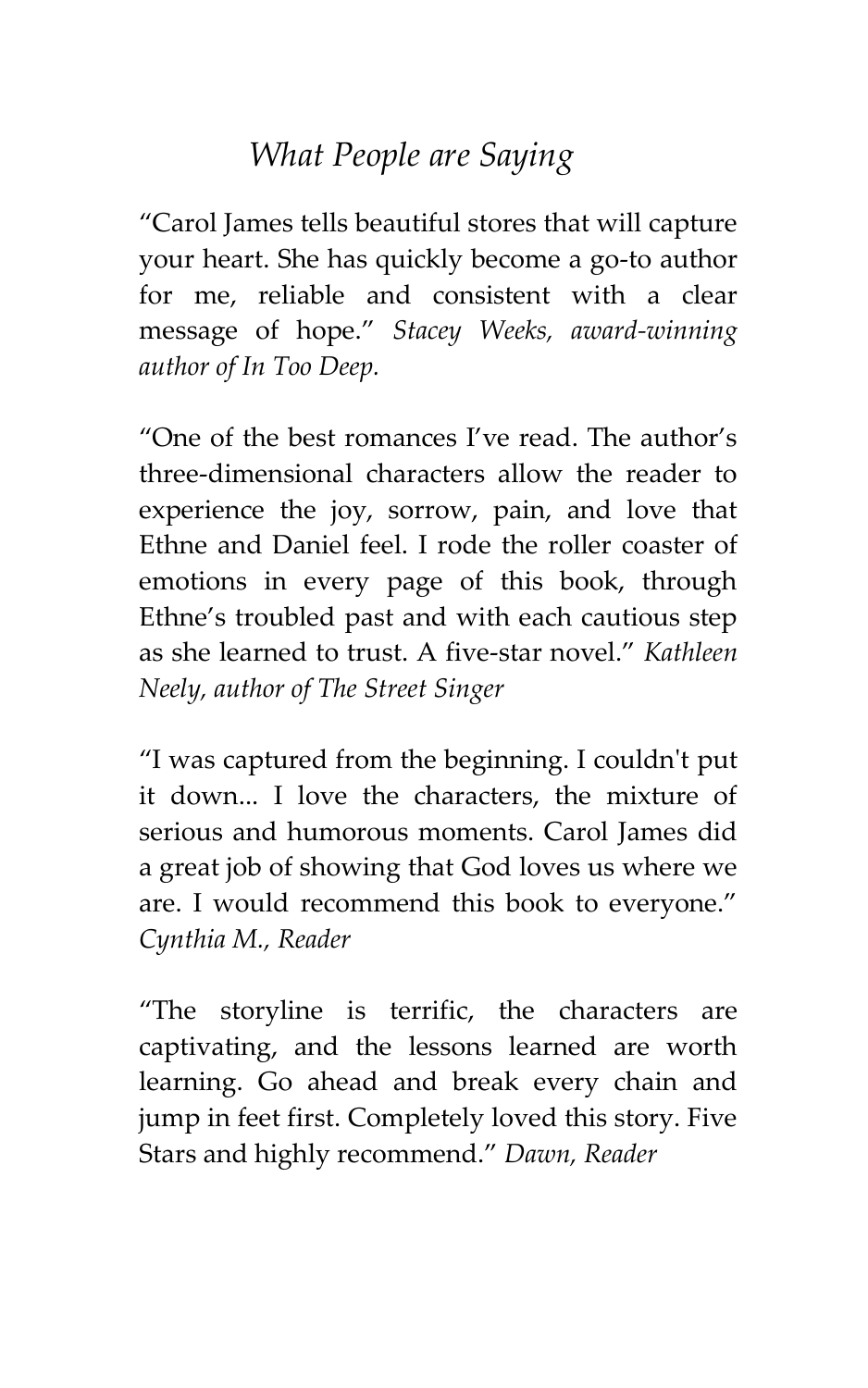## *Dedication*

To my partners in crime... Iron sharpens iron. The Suwanee Critique Group: Tony, Patty, Dawn, Suzy, Cele, Jennifer, Robert, and Gord.

And the Saturday Morning Bagel Bunch: Ruth, Donna, and Peggy. Thanks for your wise input and encouragement.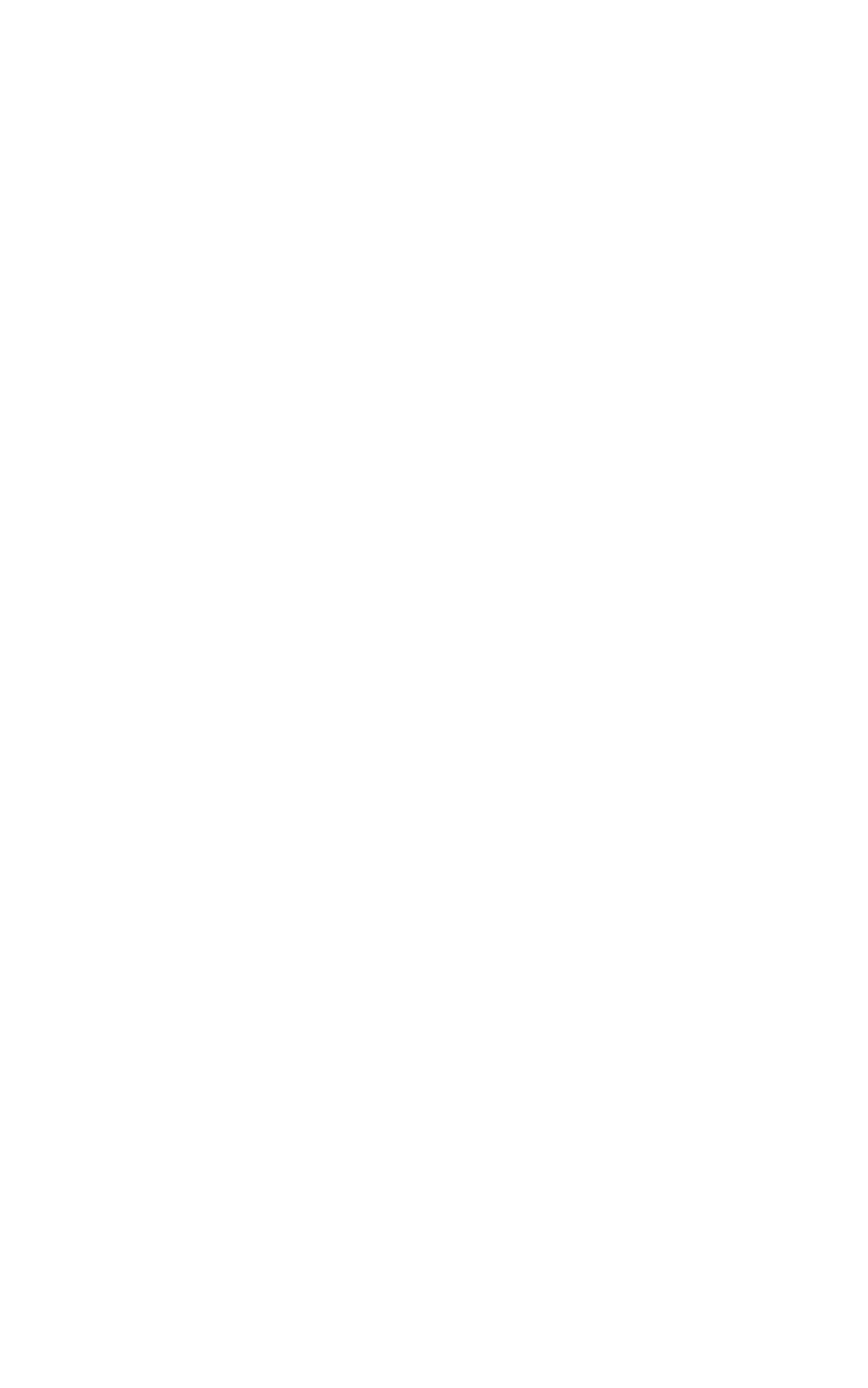#### "There is a time for everything, and a season for every activity under the heavens." ~Ecclesiastes 3:1

# **1**

So, who would it be tonight?

From her table in the back corner, Charlee Bennett surveyed the inn's small dining room. The only empty chair sat across from her, a sure sign she'd soon have a dinner companion.

She smoothed the white linen napkin in her lap and sipped her water. Over the past few years, these monthly weekends at the Wayfarer Inn had become her favorites, times of pampering among the plodding.

A tall man who definitely wasn't from Crescent Bluff stepped into the doorway and leaned on the old oak pulpit now serving as the hostess stand. Michael presented his best maître d' smile and then consulted the reservations list. The new diner nodded. Michael gathered a menu and silverware and turned in her direction.

Perspiration prickled her face. Oh, no. Not this man. Anyone but him. Please...not a musician. She could spot them a mile away. After following Jake around for a year and then dating him for two more, she knew the look. PR. Painstakingly Relaxed.

1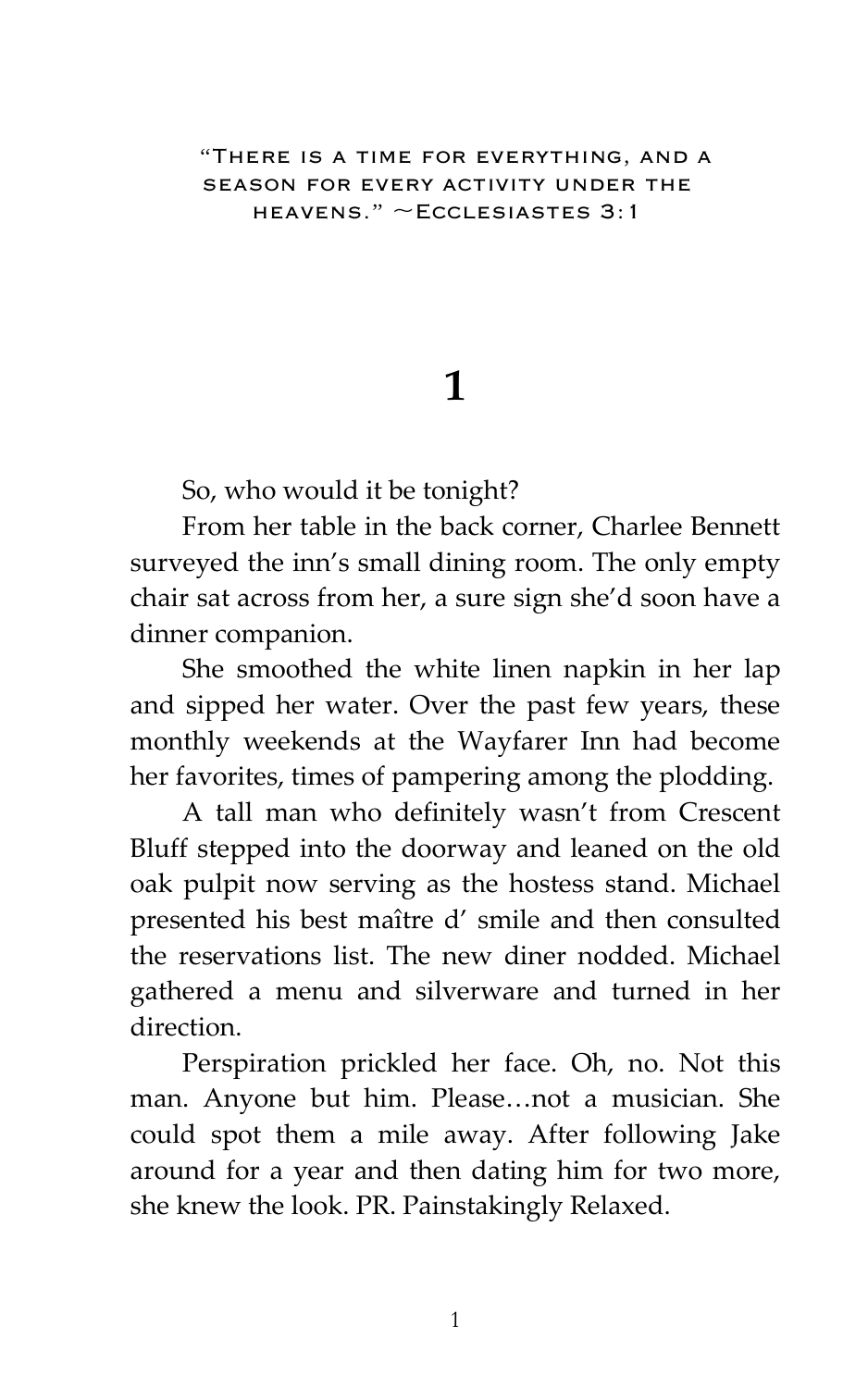Last month, she'd shared dinner with a trial judge from Amarillo, and the month before that, a retired humanitarian aid worker from Uganda. Not only had both men been fascinating, they'd also been safe. Both were old enough to be her grandfather. But as Michael led tonight's guest toward her table, only one word resonated within her.

Danger.

Taking a deep breath, she reached for her water glass and unsuccessfully attempted to swallow away the mass of nerves knotting her throat. She could do this.

Mr. PR turned his back and spoke to Michael. "When you said 'Charlie,' I just assumed... I didn't realize Charlie was a woman.'

He probably thought she couldn't hear him...that he was speaking more quietly than he was. All those years of playing loud music had made Jake half deaf, too.

'You sure no other tables will be available soon?' the stranger continued.

'There's no guarantee, sir,' Michael answered. 'Friday nights are always busy.'

Mr. PR shook his head. 'I've got to be someplace in an hour. Can't take the chance.'

Michael gestured toward the chair opposite her. 'Ms. Bennett is always happy to share her table when we're busy. I assure you that you'll find her excellent dinner company. Please have a seat, sir. I'll send Joe right over to take your order. Enjoy your meal.' Michael turned and walked away.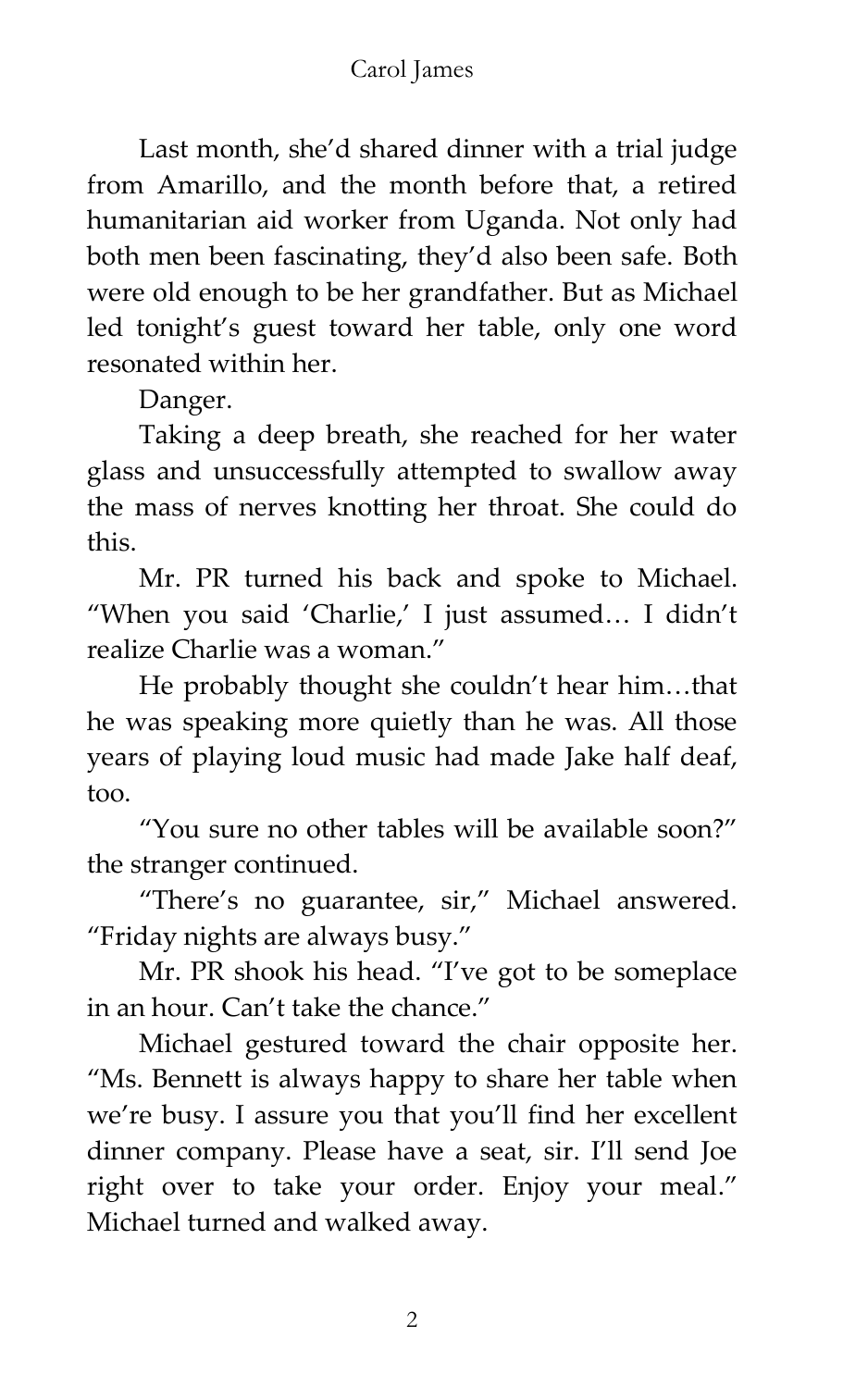Before her, he stood tall and lanky with black hair, his face covered with a stylish amount of dark stubble. Empty piercings dotted his ears and maybe even his left eyebrow. But that one might have been a scar. She couldn't tell. The candlelight softened his features, making it impossible to know for certain.

Frayed spots decorated his tight jeans, and a black leather jacket hid all but the central portion of a black tshirt. His painstakingly meticulous hairstyle, which could only have been achieved by applying gallons of product while primping for half an hour in front of the mirror, failed to match his relaxed wardrobe. Even the ever-blowing Texas wind hadn't ruffled his style. PR, for sure.

While she wouldn't describe him as classically handsome, he was totally attractive. Obviously, she'd failed to learn any kind of lesson from Jake's betrayal.

Despite her mind's pleading for caution, she smiled and offered him her hand. She would do this. After all, he apparently didn't want to be dining with her any more than she did with him. 'Hello, I'm Charlee—with two *e's*—Bennett.'

He grasped her hand and flashed a warm smile that grew until it almost covered his entire face. She couldn't help but grin back.

'Nice to meet you, Charlee with two *e's*. I'm Chance...with one *e...*Jackson. Thanks for offering to share your table with me.'

She returned his firm grip. "No problem."

'Haven't been here in a while, and I didn't realize the place would be this busy.'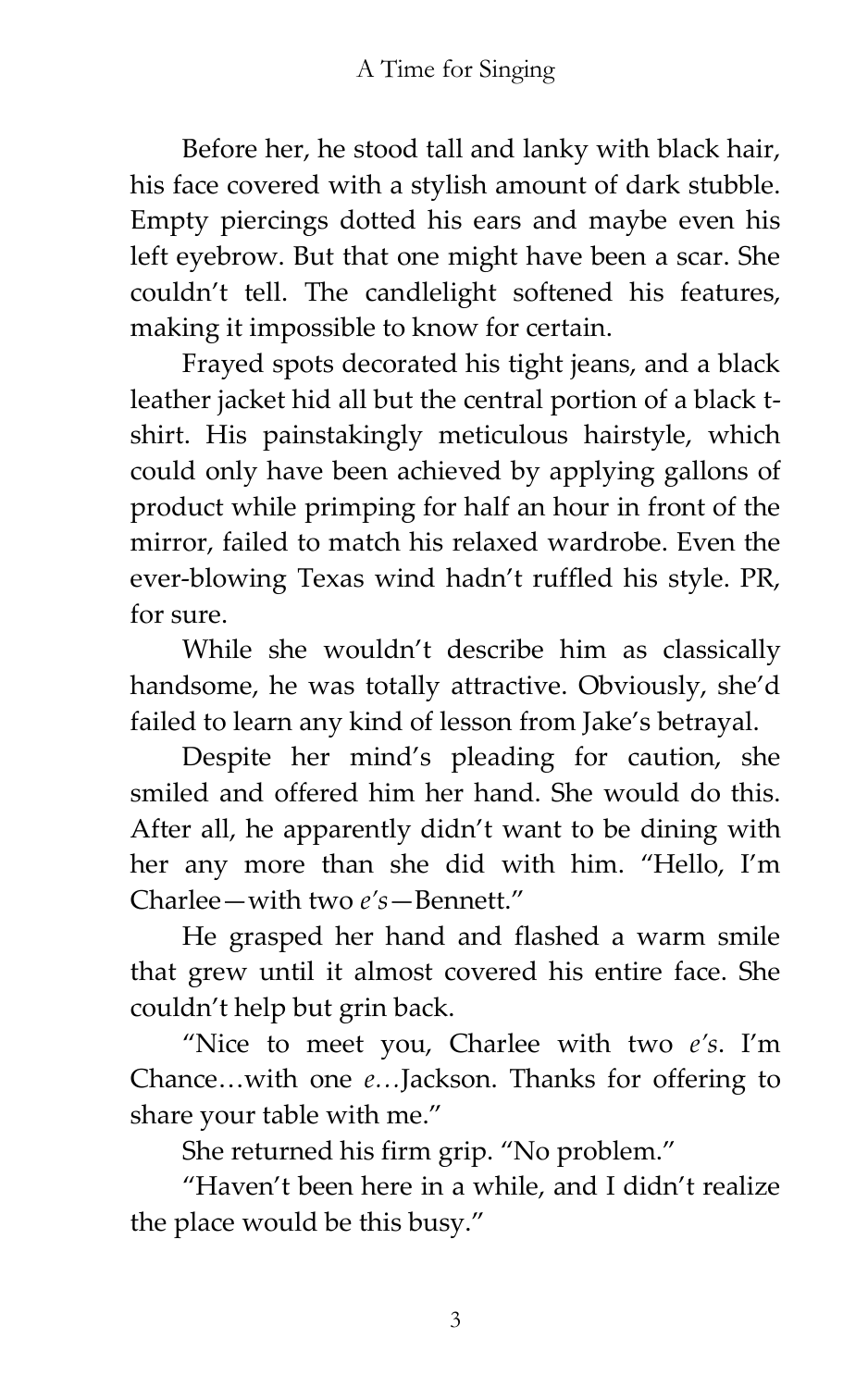She should let go, but for some reason, her fingers refused to obey. 'It's always packed on Friday nights.'

'Great news for the owner.' Releasing her hand, he glanced back over his shoulder and rocked onto his toes and then back down.

'Please have a seat, Chance. With the kitchen as busy as it is tonight, you'd better get your food ordered if you're going to make your appointment.'

A red flush crept up his neck and inched across his face. 'I, uh, didn't know you could, I mean, I didn't intend..." He paused and took a deep breath. "Hey, I'm sorry. I'm sure I sounded petty and ungrateful, but I'm not. Thanks for your generosity." A softer smile warmed his face.

He pulled off his jacket and hung it on the back of the antique oak chair. A tattoo covered his left forearm—colorful scroll-work embellishing Greek characters. Just one more confirmation of his occupation in case she had the slightest doubt—which she didn't.

She pushed her words past the still-present lump in her throat. 'Chance. I've never met anyone with that name.'

Ignoring her comment about his name, he slid into the chair across from her.

'So, Chance, what brings you to the Wayfarer tonight?'

'Business. Came to Crescent Bluff to help out a buddy of mine.'

'I see. And what do you do?' She held her breath, waiting to see if his reply would confirm what her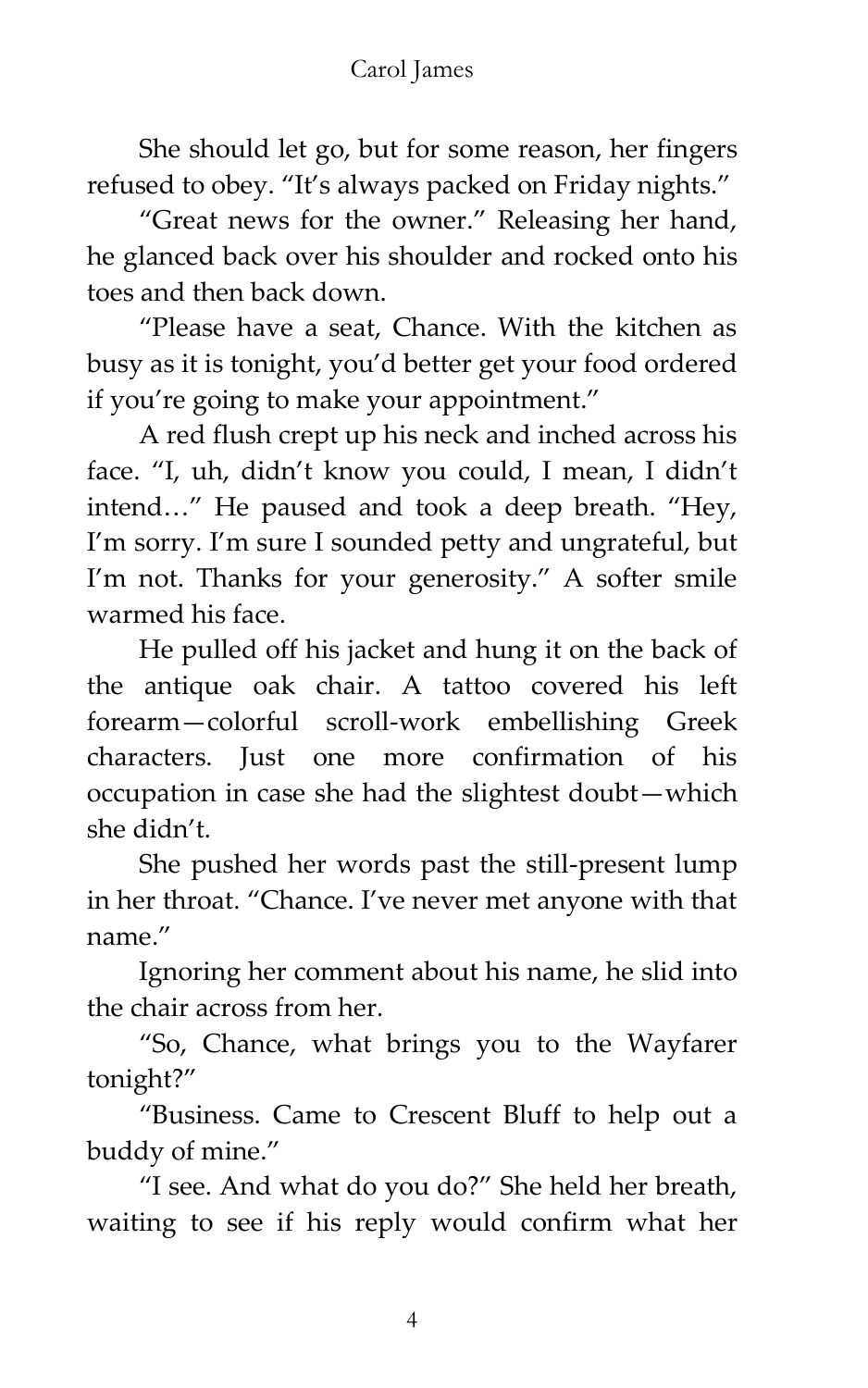intuition screamed was true.

Staring down toward the table, he fingered the folded napkin before him. 'I'm self-employed. Sales.'

A few years ago, she would have taken his words as truth. But no longer. His response screamed dishonesty. Or at least, a lack of transparency. For some reason, he was deliberately being elusive.

His gaze crept upward and found hers. 'How about you? What do you do?'

Not shirking his scrutiny, she smiled her most innocent smile. 'I'm self-employed. Sales,' she poked back.

He raised his eyebrows in mock surprise, and then his grin teased. 'Oh, really? What a coincidence. Imagine that.'

'Yes. Imagine that. I own a little boutique on Main Street.'

Joe materialized beside their table, a pitcher of water in one hand and a pitcher of tea in the other. 'Good evening, sir.' He poured water into Chance's glass. 'Would you care for some sweet tea? Or perhaps you'd like something else. A glass of wine? Something from the bar?'

'No, thanks. Nothing from the bar. Water and tea are fine."

Well, he was definitely from someplace around here. He'd requested the beverage of choice for central Texas.

As Joe left, Chance looked back toward her. 'So, let's see. Where were we? Oh, yes, your store. Tell me, Charlee-with-two-e's, why would someone who owns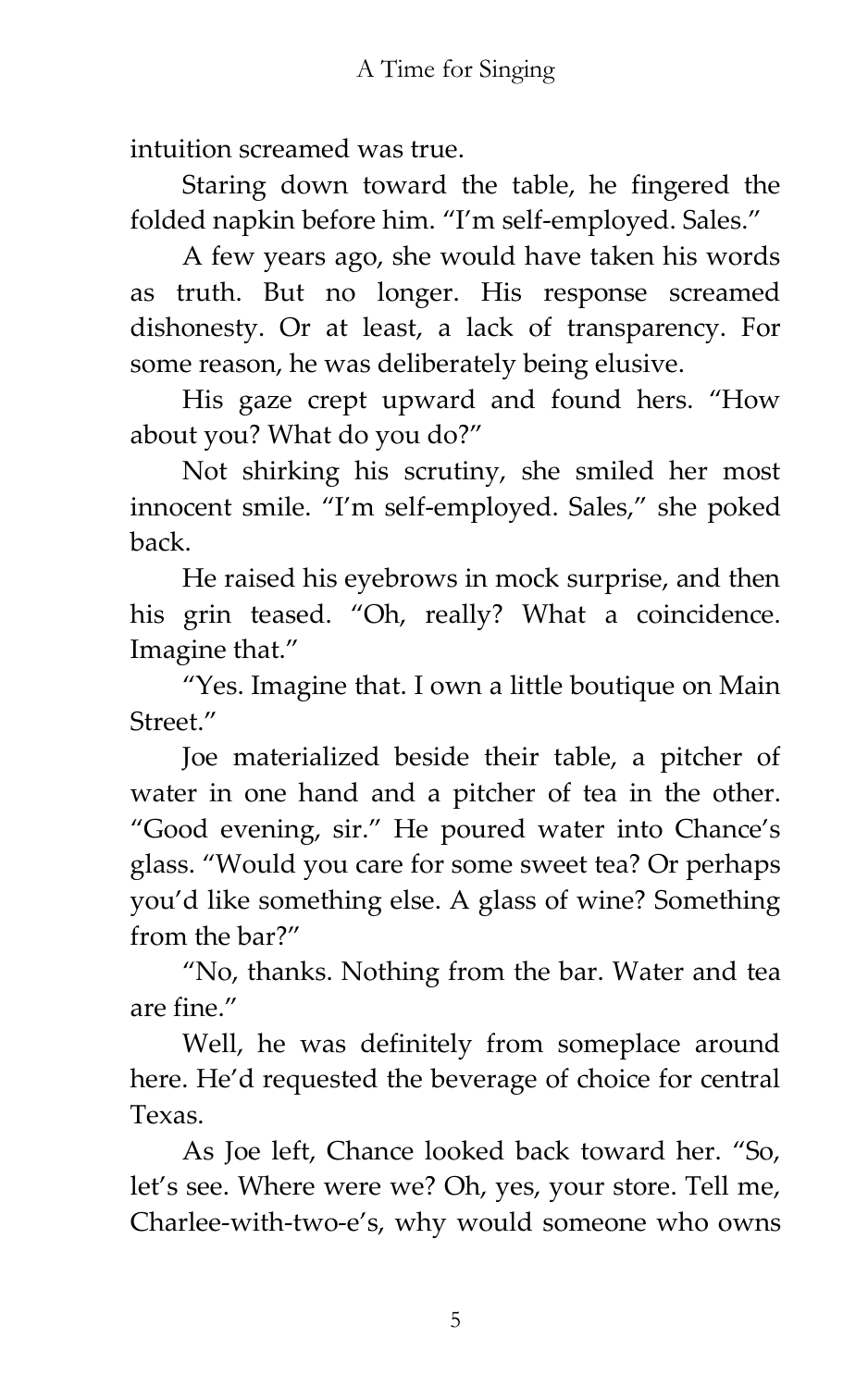## Carol James

a business in Crescent Bluff, and lives here—I presume—be staying at the inn?'

Her gaze never wavering, she stared straight into his eyes. They were dove gray with amber flecks. 'I think you may have jumped to an incorrect conclusion. I don't believe I ever said I was staying here. Maybe I'm just having dinner.'

Holding her gaze, he placed his elbows on the table and leaned forward. 'Well, maybe you are. Just having dinner.' As the corners of his mouth curved up, his eyes sparkled in the candlelight, and the needle on her attractiveness meter inched higher.

Refusing to surrender, she placed her elbows on the table and leaned in just close enough to enjoy the delicious earthiness of his cologne. 'But I'm not.' Her response was barely above a whisper. 'I stay here one weekend a month when I balance the books for my boutique. I figure if I have to do something I hate so much, I may as well do it in the nicest possible setting. My own reward system.'

Holding up his hands in surrender, he chuckled, and the amber flecks danced. 'I have to admit, I like the way you think.'

Her heart began to veer down a familiar road, one she could not permit herself to travel again, and she stomped on the brake. Easing back into her chair, she placed her hands in her lap. 'You'd better order if you want to make that appointment."

'Guess so, hadn't I? Excuse me a minute.' He pushed the menu into the circle of candlelight in the center of the damask tablecloth. He studied the choices,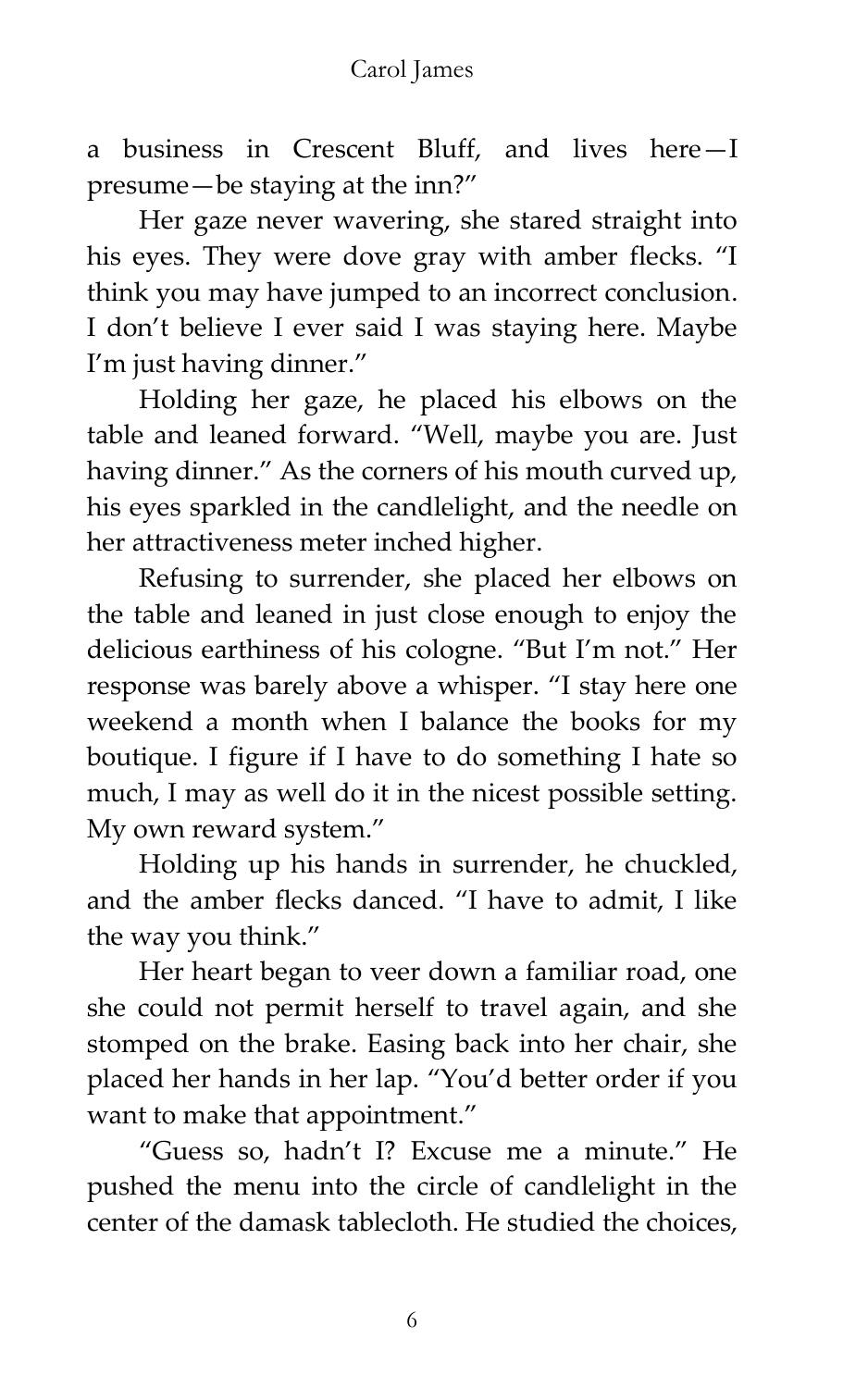the fingers of one hand tapping against the tabletop, drumming some rhythm to what could only be an imaginary melody. The fingernails of his right hand were longer than those of his left. A guitar player.

Breathing slowly and deeply, she looked away and glanced over his shoulder toward the dining room entrance. A man with blond hair and a warm, though not magnetic, smile waited as Michael approached an older couple who now had a seat available at their table under the front window.

The man wore dress pants with a shirt and tie, topped off with one of those old-fashioned tweed jackets with suede patches on the elbows. For some reason, that style always made her picture an English lord surveying his estate. But that was certainly where his resemblance to old-fashioned aristocracy stopped. This guy could have doubled for that model on the front of this month's *Dallas Style*.

Michael motioned for him to follow. If only he'd arrived a few minutes earlier, she could have been sharing her table with him. He certainly had to be more interesting, and less dangerous, than Chance-Jackson-Mr.-PR-The-Musician. As Lord Handsome pulled out the chair, she checked for a band on his left ring finger. Nothing. Her gaze climbed back to his face in time to see him returning her look, and he winked.

Busted.

She turned back toward Chance.

He stared at her with raised eyebrows—obviously waiting for the response to a question she hadn't heard.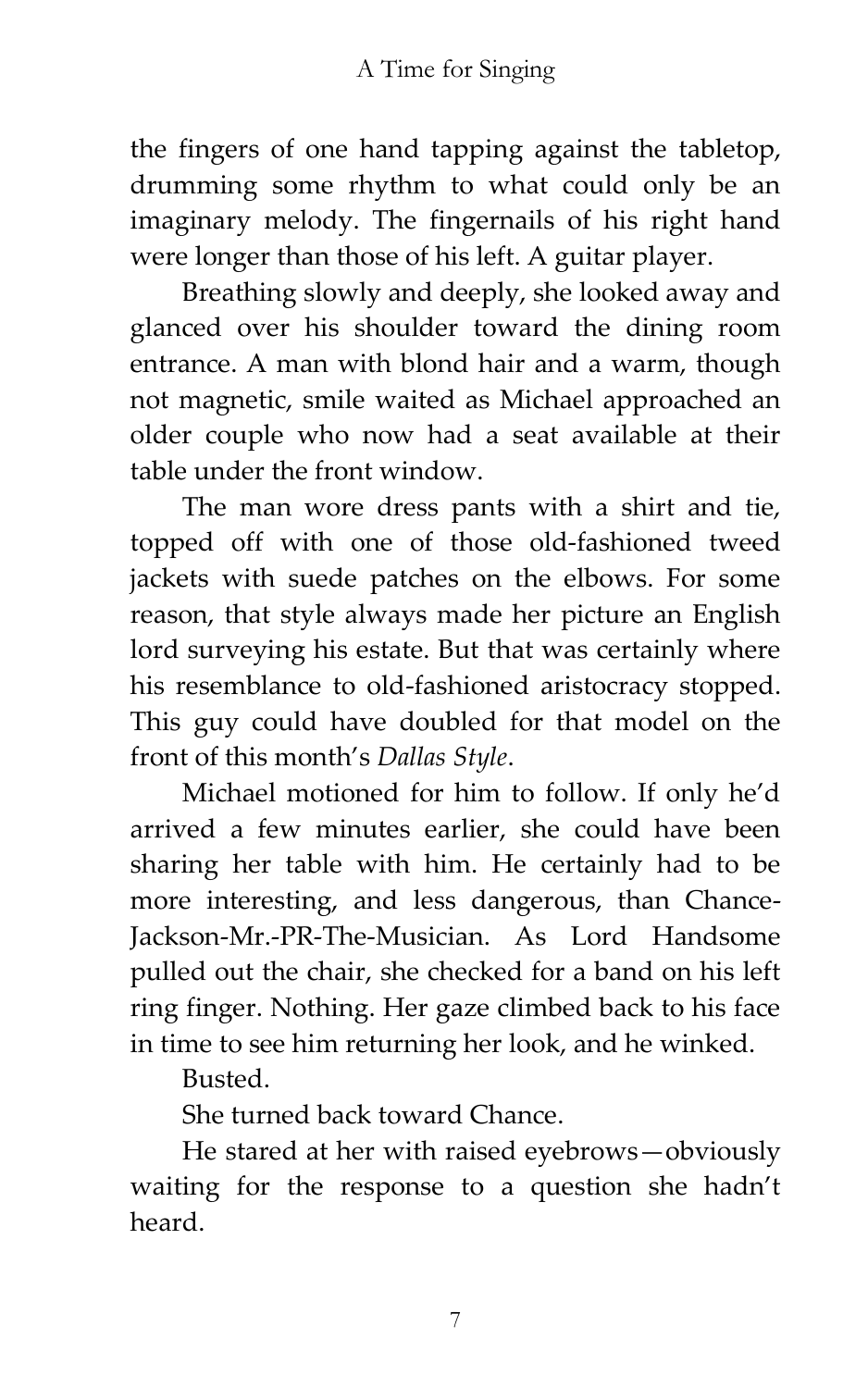Her cheeks burned, and she didn't need a mirror to tell her they were bright red.

He glanced over his shoulder toward Lord Handsome, and when he turned back, a smirk covered his face.

Busted again. She cleared her throat. 'I'm sorry. What did you say?"

He leaned back and crossed his arms over his chest. 'I asked what your favorite thing here is. Foodwise, I mean. Like I said, I haven't been here in a few years.'

The sarcasm in his voice set her whole face on fire, but the best move was to pretend she hadn't noticed it. 'I'm having pork roast. It's an excellent choice, if you like pork.'

'I do.' He motioned to Joe. 'At Ms. Bennett's recommendation, I'll take the pork, please. Oh, and you can bring me a piece of carrot cake as an appetizer.'

'I'll have that right out for you, sir.' Joe took the menu and headed toward the kitchen.

Chance flashed his immense grin. 'You know what they say. Life's unpredictable. Eat dessert first."

His words hit her like a punch to the stomach. She couldn't breathe. The harder she tried, the more impossible it became. Clamminess crept across her face. Her heart pounded.

'Charlee? Are you OK?'

She nodded. Hand shaking, she reached for her glass, only to knock it over.

Water streamed toward Chance's lap. Attempting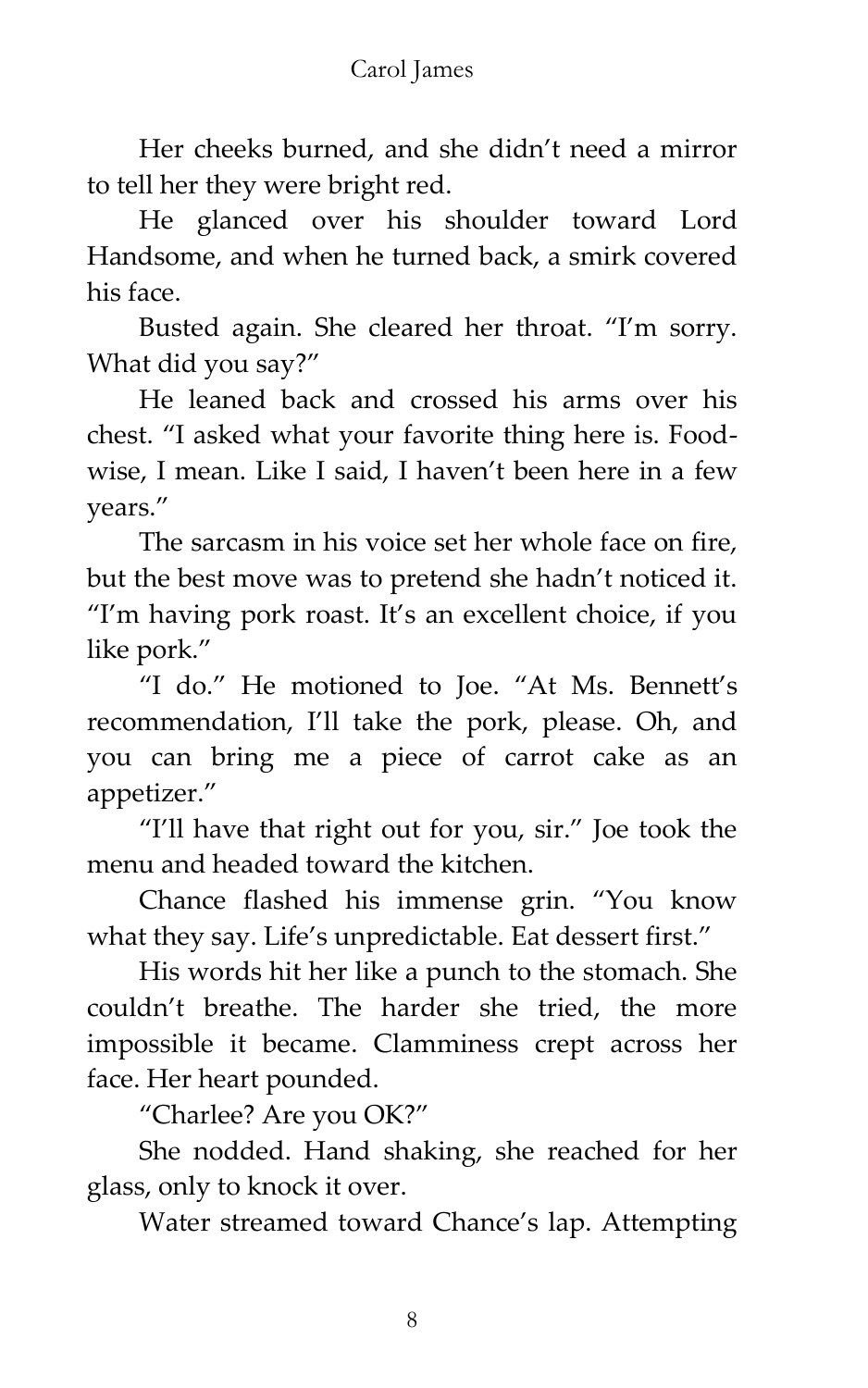to stem the flow, she threw her napkin onto the puddle. But it only pushed the ice and water over the edge

Chance jumped up. The entire dining room turned toward them.

"I'm sorry," she whispered, "so sorry."

'It's OK.' He smiled and shook his leg. 'No permanent damage.' He winked.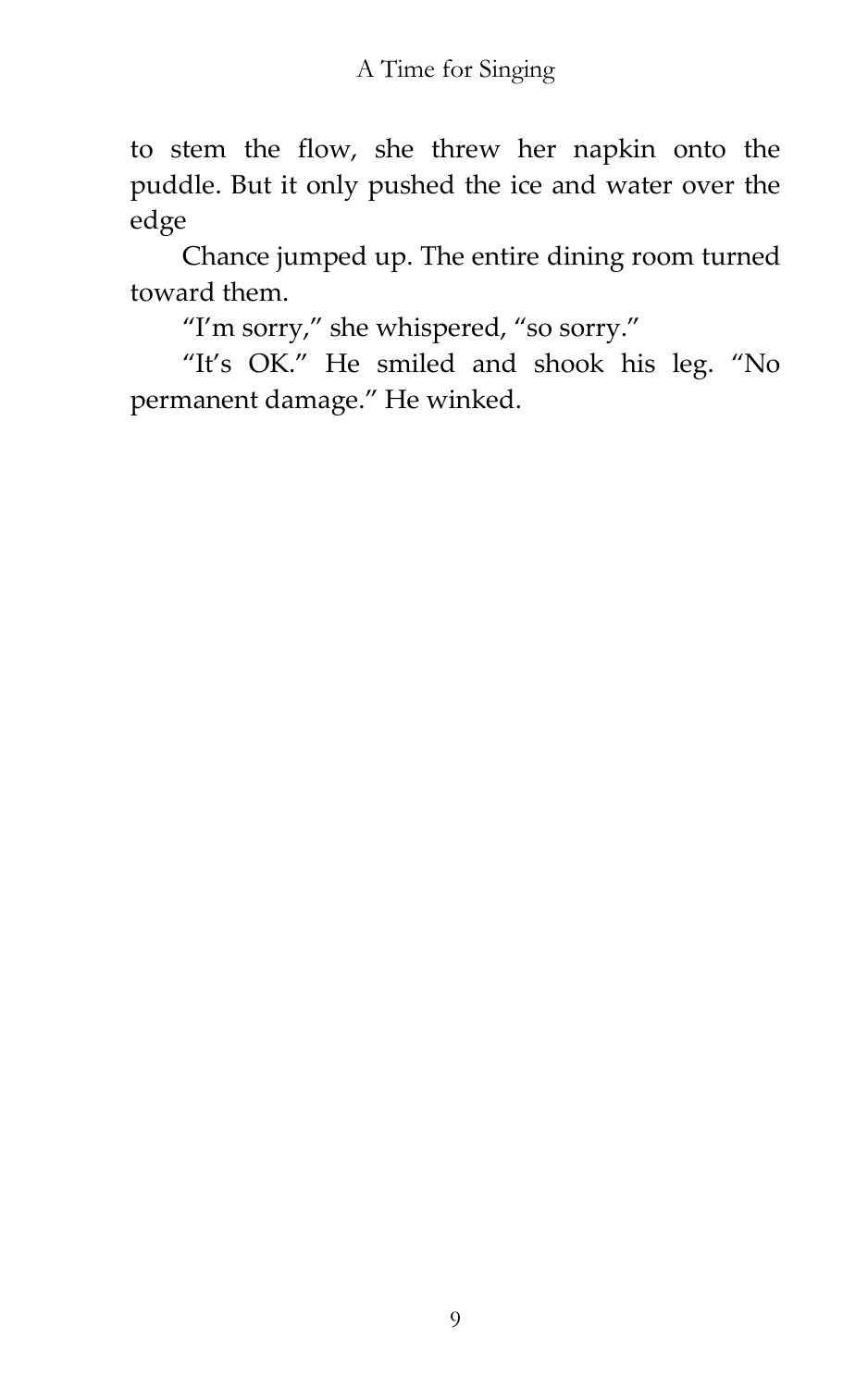## Carol James

**2**

Charlee sat on the maroon velvet settee in the parlor, her stomach churning from having eaten so fast. She hadn't been able to get out of there quickly enough. Just sharing a table with Chance had been challenging. Then she'd made things worse by spilling ice water all over him. How embarrassing! But his comment about dessert had drawn her back in time, and she was sitting across the table from Jake.

That phrase had been one of his favorites. Yet he'd never actually done it as Chance did. Jake had only used it to justify doing whatever he wanted to do whenever he wanted to do it. But she'd dealt with Jake's rejection. She was over him...or so she thought. The dinner with Chance tonight proved otherwise. Ignoring something was not the same as dealing with it. And as painful as the truth was, she had to face it. She may never be completely over Jake.

She'd made a huge mistake sharing her table with Chance. She should have manufactured an excuse and had her dinner delivered to her room and eaten there. She should have obeyed the inner voice that screamed 'Danger' when she saw Chance waiting in the entrance to the dining room.

Despite his evasiveness, her first impression of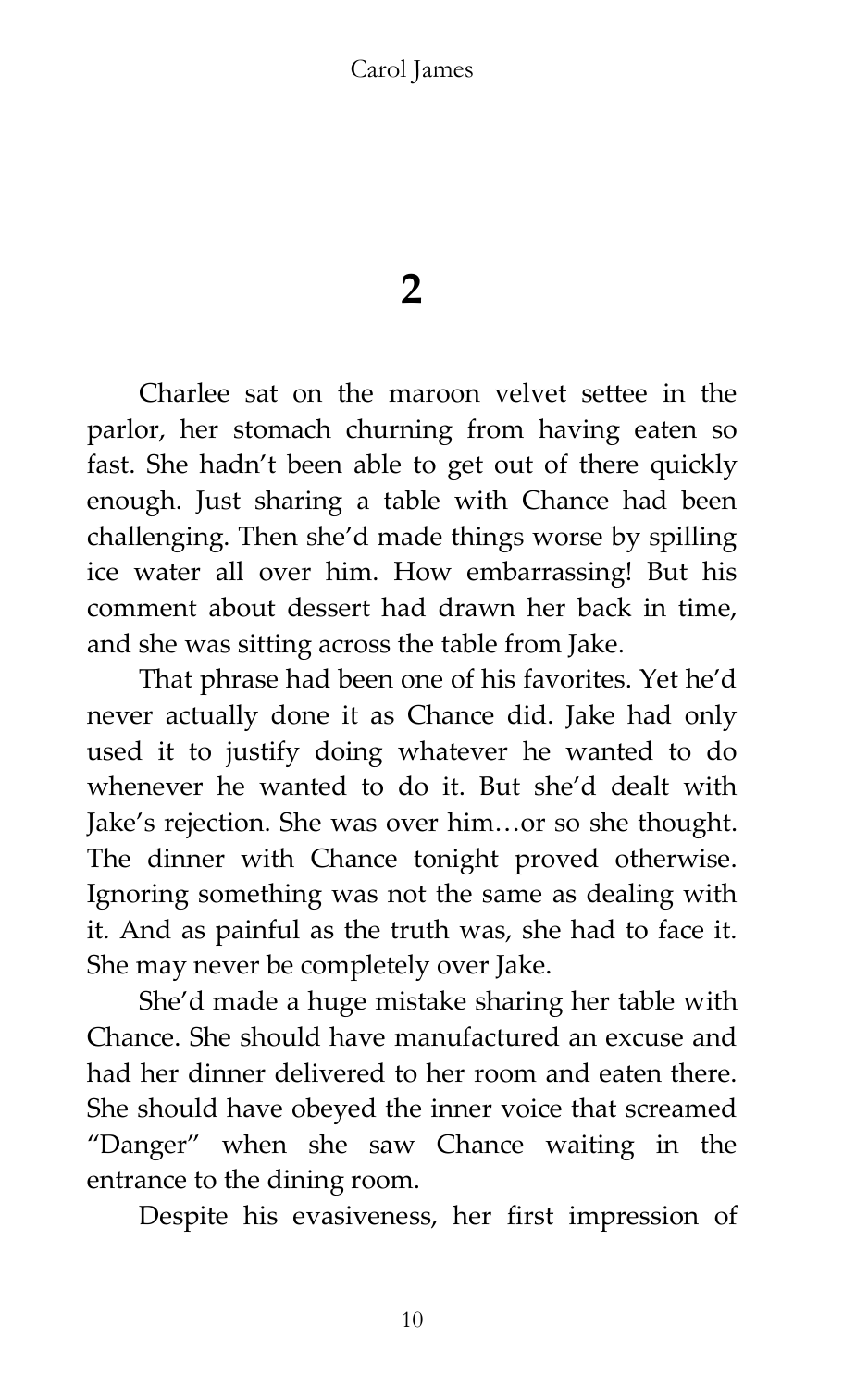him had been right. He was another Jake. And although her actions might have appeared rude, she should have never let him sit down at her table. Anyone else would have been fine. Just not him.

Charlee glanced at her watch. Precious minutes slipped away. If she didn't get to work soon, Sunday morning would come and the books would still be unreconciled.

She retrieved her bags from behind the front desk and headed down the hall toward the guest rooms. She stopped in front of the third door on the left, inserted the old brass key, and tried to turn it. Nothing. She compared the number on the key with the brass plate beside the door. Both were labeled the same: Room 5, The Nairobi Room. She tried again. Still nothing.

'So, you're the one who nabbed my room.'

Jumping at the words, she turned to find Lord Handsome behind her leaning against the far wall.

'Excuse me?' Had this been a regular hotel, an unfamiliar man standing outside her room might have made her nervous. But not here, not at the inn.

He straightened and took a couple of steps toward her. 'I always request room five when I come to Crescent Bluff. However, this trip, I was forced to stay in another room because someone else reserved this one first.' He winked just as he had earlier.

She grinned at his feigned impatience. 'Well, the reason I had to take this old room is because someone had already gotten room seven, my usual room.'

His eyes sparkled. 'Fair enough. So, that lock can be a bit touchy. Insert the key, and turn it as you pull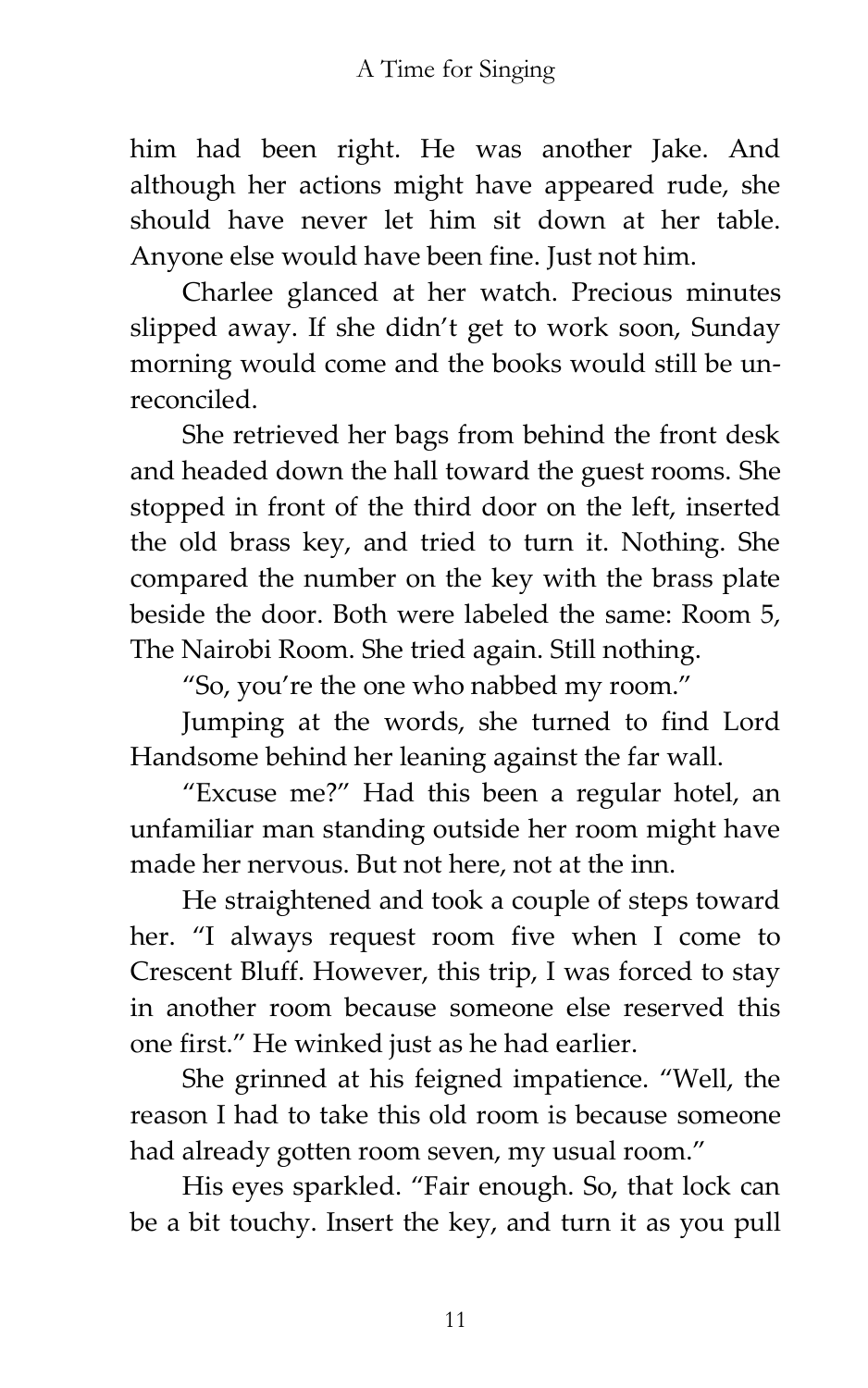the knob toward you and upward.'

She followed his instructions, and the door opened. "Thank you very much, Mr...?"

"Doctor...Noah Walsh."

She offered her hand. 'Charity Bennett.' She hadn't used her formal name since she signed the contract to purchase her shop, but he seemed like a formal-name type of guy.

His grip was strong, but his skin was soft. Definitely not a man who made his living working with his hands...unless, of course, he was a surgeon.

He was exactly the type of man she should be interested in. Not some musician.

As he flashed his non-Chance smile, excitement tingled her stomach. She glanced down at her arms. Goosebumps.

'Charity. I like that. A lovely, old-fashioned name.'

'I'd say Noah's even more old-fashioned.'

'Touché. Well, since this is your first time staying in room five, I don't suppose you're a member of the SDS.'

She'd heard Grandma and Grandpa talk about that. 'Students for a Democratic Society? I'm a little young for that. Besides, does it still exist?'

'Not that SDS.' He raised his eyebrows and smiled.

The goosebumps multiplied. 'There's more than one?'

'You strike me as an intelligent woman. I'm certain you'll figure it out.' Crooking his finger, he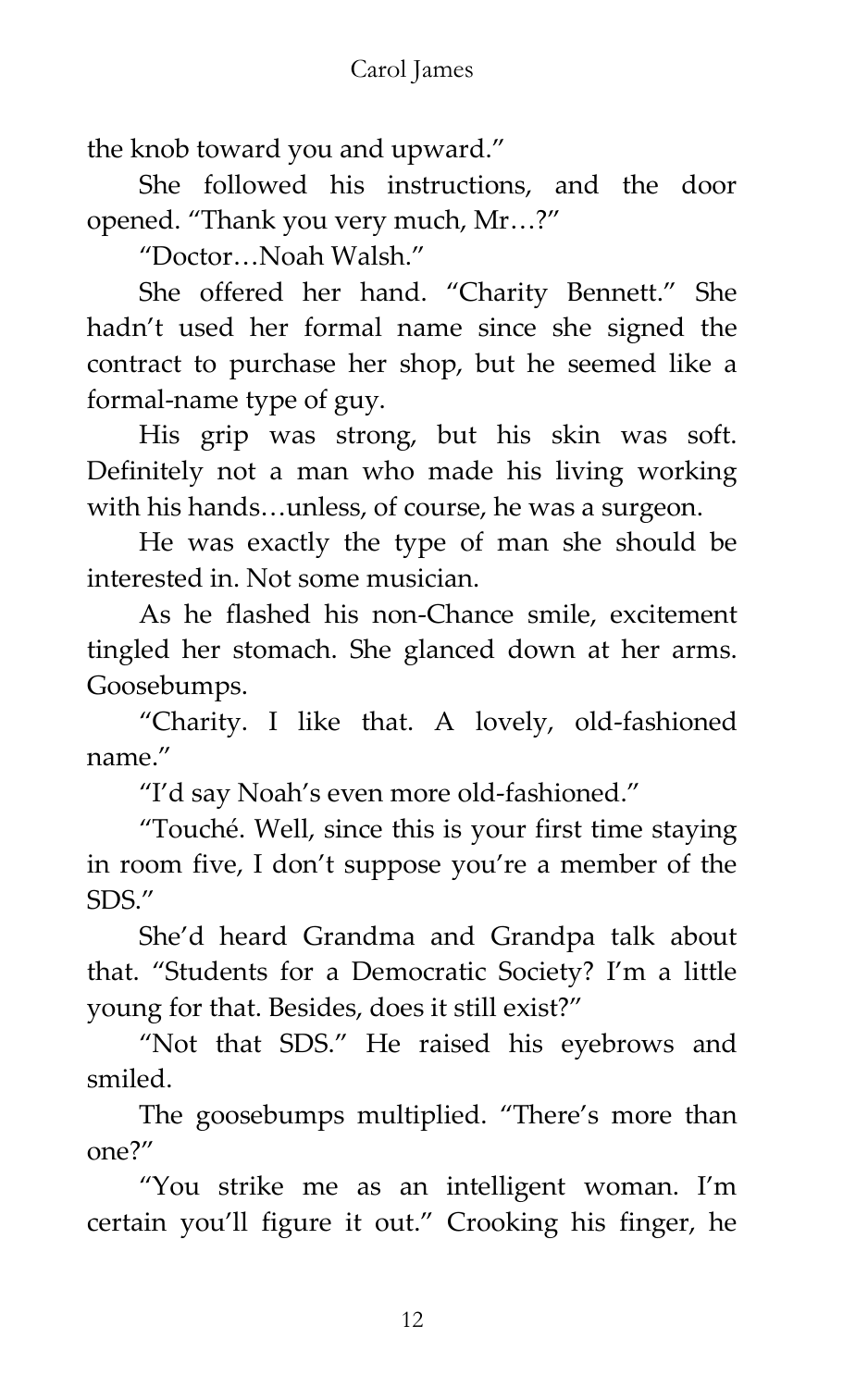motioned her closer. 'Your room is full of hidden treasure.' He spoke in an exaggerated whisper. 'Good luck on your quest, Miss Charity. Oh, and be certain to check the desk.'

'Thank you for your help with the key.' She answered his whisper with one of her own.

He made a slight bow. 'To have left you standing out here in the hall all night would have been massively un-chivalrous. Will I see you in the morning at breakfast?'

'Probably. Good night, and thanks again.'

She stepped into the room and turned on the light. She wouldn't have exactly described the trinkets scattered around the room as treasure. Oh well, one man's trash<

Packed with souvenirs Colonel and Mrs. Clark must have brought back with them from their safaris and other overseas trips, 'The Nairobi Room' bore an appropriate name. Its dark brown and green color scheme along with the various animal skin rugs and statues gave the room a masculine feel. No wonder this room appealed to Noah. But with its white linens and delicate mosquito netting canopy, the bed provided just the proper balance of femininity to make the room welcoming to her.

After setting her overnight bag on the chest next to the small fireplace, she opened the French doors facing onto a small private patio. The primitive outdoor furniture was made of bent twigs, not white wicker like room seven. If tomorrow's weather was warm, this would be the perfect place to work.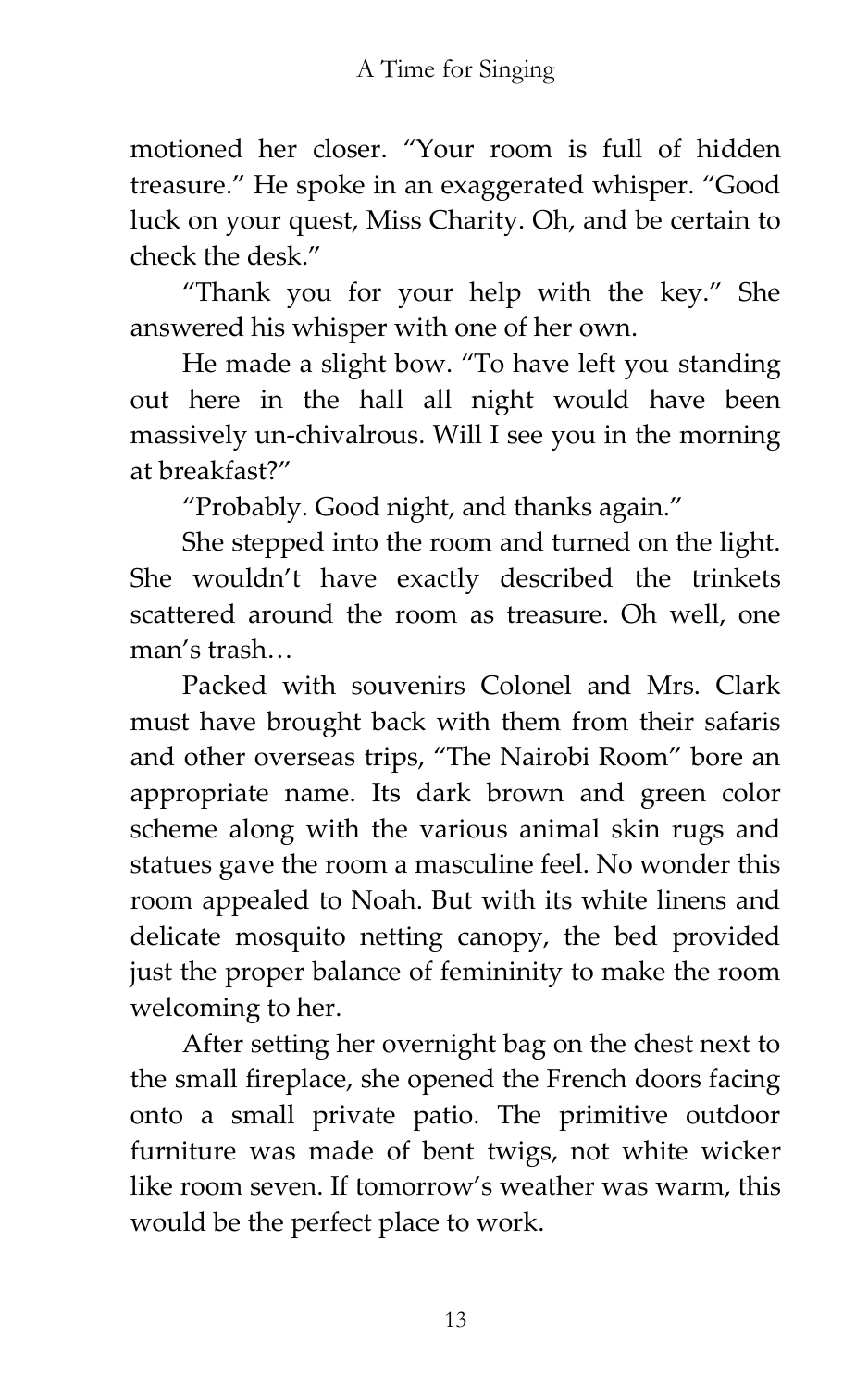She closed the door and placed her computer case on the desk. It was nothing special, just an old oak secretary. And yet, Noah had encouraged her to check it out.

Five small drawers and surrounding shelves at the back of the desktop would have supplied the original owner with plenty of organizational space. She opened and closed the tiny drawers. A piece of folded paper popped up from the bottom one. Removing it, she carefully flattened it. Delicate handwriting that most likely belonged to a woman covered the sheet of Wayfarer Inn stationery. Charlee read,

*Welcome, member of the SDS.*

The same initials Noah had used.

*Last night I heard the sound of crying in the hall. When I opened my door, I saw her, Elizabeth Graham, the Lady of the House. She was sitting in the corner, her face marked by sadness. She called, 'John, where are you? Please come home.' I hated to intrude upon her privacy, but I called her name. A shocked expression crossed her face as she looked my direction and vanished. Now, in the light of day, I wonder if what I saw was real.*

Well, someone had been taken in by the old myth of the ghost of the inn's original owner. The note was dated ten years earlier, and the paper was softened from being unfolded and refolded over the years. Obviously, Charlee was not one of the first patrons to have discovered the letter and read its account. Amused, she refolded the note and returned it to the tiny drawer to leave it for another guest to find. Maybe this was the treasure Noah referred to, but nothing in